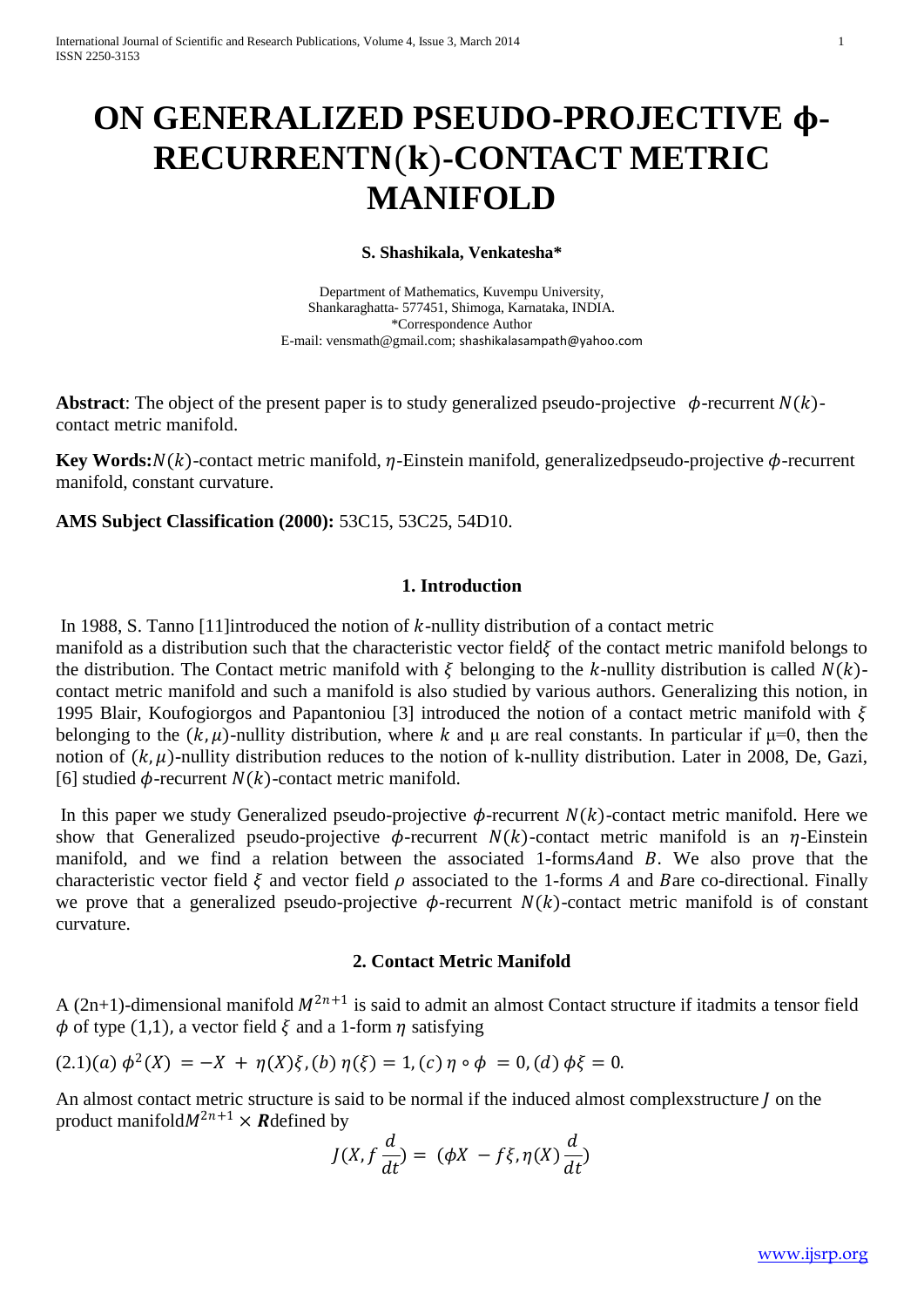is integrable, where X is tangent to M, tis the coordinate of **R** and f is a smooth functionon  $M \times R$ . Let g be a compatible Riemannian metric with almost contact structure ( $\phi$ ,  $\xi$ ,  $\eta$ ), that is

 $(2.2)q(\phi X, \phi Y) = q(X, Y) - n(X)\eta(Y).$ 

Then M becomes an almost contact metric manifold equipped with an almost contact structure( $\phi$ ,  $\xi$ ,  $\eta$ ,  $g$ ). From  $(2.1)$  it can be easily seen that

$$
(2.3)(a) g(X, \phi Y) = -g(\phi X, Y), (b) g(X, \xi) = \eta(X)
$$

for all vector fields  $X, Y$ . An almost contact metric structure becomes a contact metric structure if (2.4)  $g(X, \phi Y) = d\eta(X, Y)$ ,

for all vector fields X, Y. The 1-form  $\eta$  is then a contact form and  $\xi$  is its characteristic vector field. We define a (1,1) tensor field h by  $h = \frac{1}{2}$  $\frac{1}{2}E_{\xi}\phi$ , where £ denotes the Lie-differentiation. Then h is symmetric and satisfies  $h\phi = -\phi h$ . We have  $Tr \cdot h = Tr \cdot \phi h = 0$  and  $h\xi = 0$ . Also,  $(2.5)\nabla_x \xi = -\phi X - \phi hX$ ,

holds in a Contact metric manifold. A normal contact metric manifold is a Sasakian manifold.An almost contact metric manifold is Sasakian if and only if

 $(2.6)$   $(\nabla_X \phi)(Y) = g(X, Y)\xi - \eta(Y)X$ ,  $X, Y \in TM$ 

where  $\nabla$  is the Levi-Civita connection of the Riemannian metric  $g$ . A contact metric manifold  $M^{2n+1}(\phi, \xi, \eta, g)$  for which  $\xi$  is a killing vector is said to be a K-contact manifold. It is well known that the tangent sphere bundle of a flat Riemannian manifold admits a contact metric structure satisfying  $R(X, Y)\xi = 0$  ([2]). On the other hand, on a Sasakian manifold, the following holds:

 $(2.7)R(X, Y)\xi = \eta(Y)X - \eta(X)Y.$ 

As a generalization of both  $R(X, Y) \xi = 0$  and the Sasakian case; D.Blair, T.Koufogiorgos and B.J.Papantoniou [3] considered the (k, μ)-nullity condition on a Contact metric manifold andgave several reasons for studying it. The (k,  $\mu$ )- nullity distribution  $N(k, \mu)$  of a Contactmetric manifold M is defined by

$$
N(k,\mu): p \to N_p(k,\mu)
$$
  
= {*W*  $\in T_pM: R(X,Y)W = (kl + \mu h)(g(Y,W)X - g(X,W)Y)$ },

for allX,  $Y \in TM$ , where  $(k, \mu) \in R^2$ . A contact metric manifold  $M^{2n+1}$  with  $\xi \in N(k, \mu)$  is called a  $(k, \mu)$ manifold. In particular on a  $(k, \mu)$ -manifold, we have

$$
(2.8)R(X,Y)\xi = k[\eta(Y)X - \eta(X)Y] + \mu[\eta(Y)hX - \eta(X)hY].
$$

On a  $(k, \mu)$ -manifold  $k \le 1$ . If  $k = 1$ , the structure is Sasakian  $(h = 0$  and  $\mu$  is indeterminant)andif  $k < 1$ . the (k,  $\mu$ )-nullity condition determines the curvature of  $M^{2n+1}$ completely [3]. Infact, for a (k,  $\mu$ )-manifold, the condition of being a Sasakian manifold, ak-contact manifold,  $k = 1$  and  $h = 0$  are all equivalent. The knullity distribution $N(k)$  of a Riemannian manifold *M* is defined by

$$
N(k): p \to Np(k) = \{ Z \in TpM : R(X,Y)Z = g(Y,Z)X - g(X,Z)Y \},
$$

k being a constant. If the characteristic vector  $\xi \in N(k)$ , then we call a contact metric manifold an  $N(k)$ -contact metric manifold. If  $k = 1$ , then  $N(k)$ -contact metric manifold is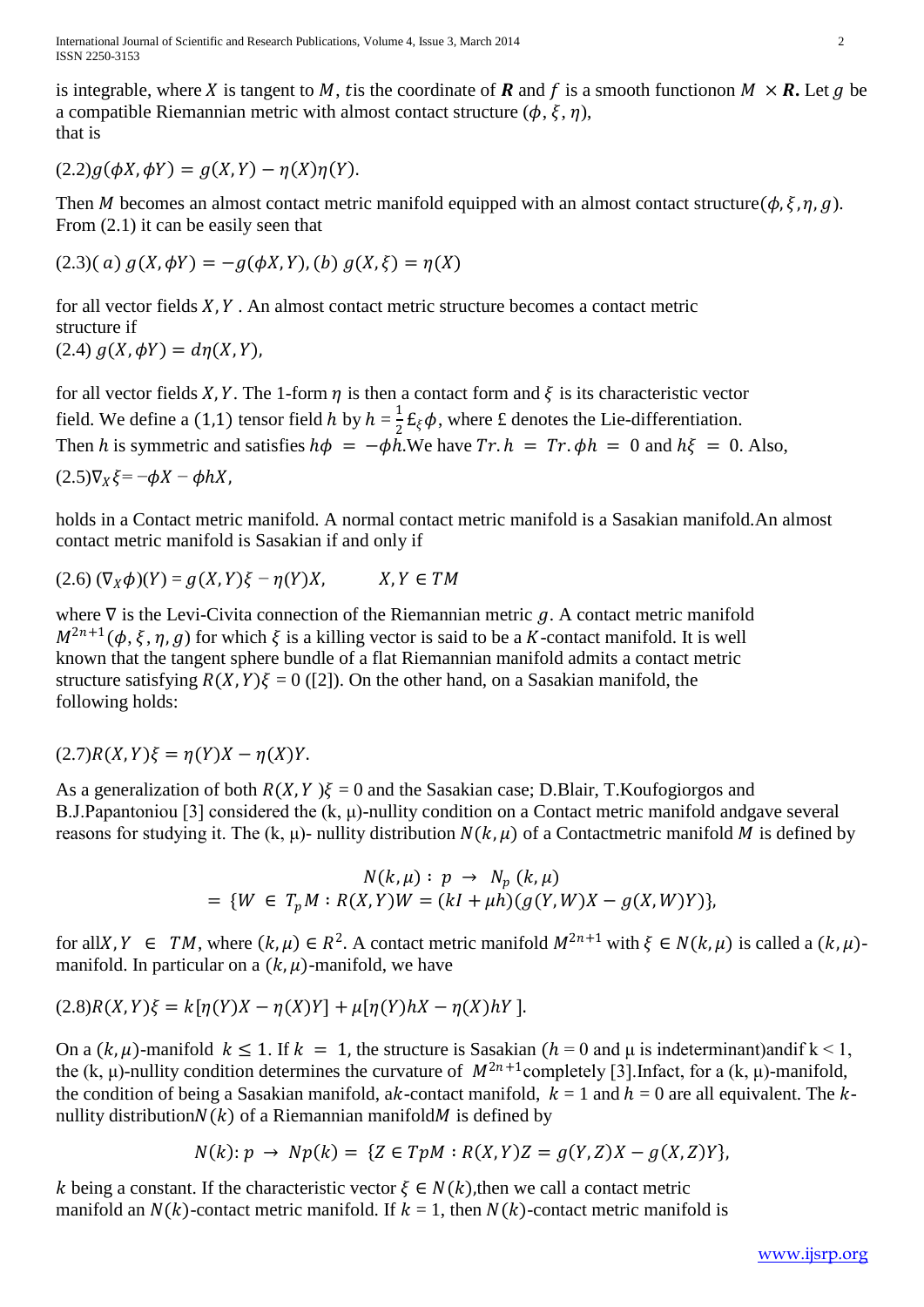Sasakian and if  $k = 0$ , then  $N(k)$ -contact metric manifold is locally isometric to the product  $E^{n+1} \times S^n(4)$  for n > 1 and flat for  $n = 1$ . If  $k < 1$ , the scalar curvature is  $r = 2n(2n - 2 + k)$ . If  $\mu = 0$ , then a  $(k, \mu)$ -contact metric manifold reduces to a  $N(k)$ -contact metric manifold.

In  $N(k)$ -contact metric manifold the following relations hold:

(2.9) 
$$
h^{2} = (k - 1)\phi^{2}, \quad k \leq 1,
$$

$$
(2.10)(\nabla_{X}\phi)(Y) = g(X + hX, Y)\xi - \eta(Y)(X + hX),
$$

$$
(2.11) \qquad R(\xi, X)Y = k[g(X, Y)\xi - \eta(Y)X],
$$

$$
(2.12) \qquad S(X, \xi) = 2nk\eta(X),
$$

$$
S(X, Y) = 2(n - 1)g(X, Y) + 2(n - 1)g(hX, Y) + [2(1 - n) + 2nk]\eta(X)\eta(Y), \quad n \geq 1,
$$

$$
r = 2n(2n - 2 + k),
$$

$$
(2.15) \qquad S(\phi X, \phi Y) = S(X, Y) - 2nk\eta(X)\eta(Y) - 4(n - 1)g(hX, Y),
$$

$$
(2.16) \qquad (\nabla_{X}\eta)(Y) = g(X + hX, \phi Y),
$$

$$
(2.17) \qquad R(X, Y)\xi = k[\eta(Y)X - \eta(X)Y],
$$

$$
n(R(X, Y)Z) = k(g(Y, Z)\eta(X) - g(X, Z)\eta(Y)).
$$

**Definition 2.1.** ([13])A  $N(k)$ -contact metric manifold is said to be locally pseudo-projective  $\phi$ -symmetric if  $(2.19)\phi^2((\nabla_W \bar{P})(X,Y)Z) = 0,$ 

for all vector fields  $X, Y, Z, W$  orthogonal to  $\xi$ .

**Definition 2.2.** ([13])A  $N(k)$ -contact metric manifold is said to be pseudo-projective  $\phi$ recurrent if there exists a non-zero 1-form  $A$  such that

$$
\phi^2((\nabla_W \overline{P})(X,Y)Z) = A(W)R(X,Y)Z
$$

for arbitrary vector fields X, Y, Z and W, where  $\overline{P}$  is a pseudo-projective curvature tensorgiven by.

$$
(2.21)\overline{P}(X,Y)Z = aR(X,Y)Z - b[S(Y,Z)X - S(X,Z)Y] - \frac{r}{(2n+1)}\left[\frac{a}{2n} + b\right][g(Y,Z)X - g(X,Z)Y]
$$

where  $R$  is the curvature tensor, and  $r$  is the scalar curvature. If the 1-form  $A$  vanishes, then the manifold reduces to locally pseudo projective  $\phi$ -symmetricmanifold.

**Definition 2.3.** A  $N(k)$ -contact metric manifold is said to be generalized pseudo-projective  $\phi$ -recurrent if its curvature tensor  $\overline{P}$  satisfies the condition

$$
(2.22) \t\t \phi^2((\nabla_W \overline{P})(X,Y)Z) = A(W)P(X,Y)Z + B(W)[g(Y,Z)X - g(X,Z)Y],
$$

where  $A$  and  $B$  are two 1-forms,  $B$  is non-zero and these are defined by

$$
A(W) = g(W, \rho_1), \qquad B(W) = g(W, \rho_2),
$$

and $\rho_1$ ,  $\rho_2$  are vector fields associated with 1-forms A and B, respectively.

## **3. Generalized Pseudo-Projective**  $\phi$ **-Recurrent**  $N(k)$ **-Contact Metric Manifold**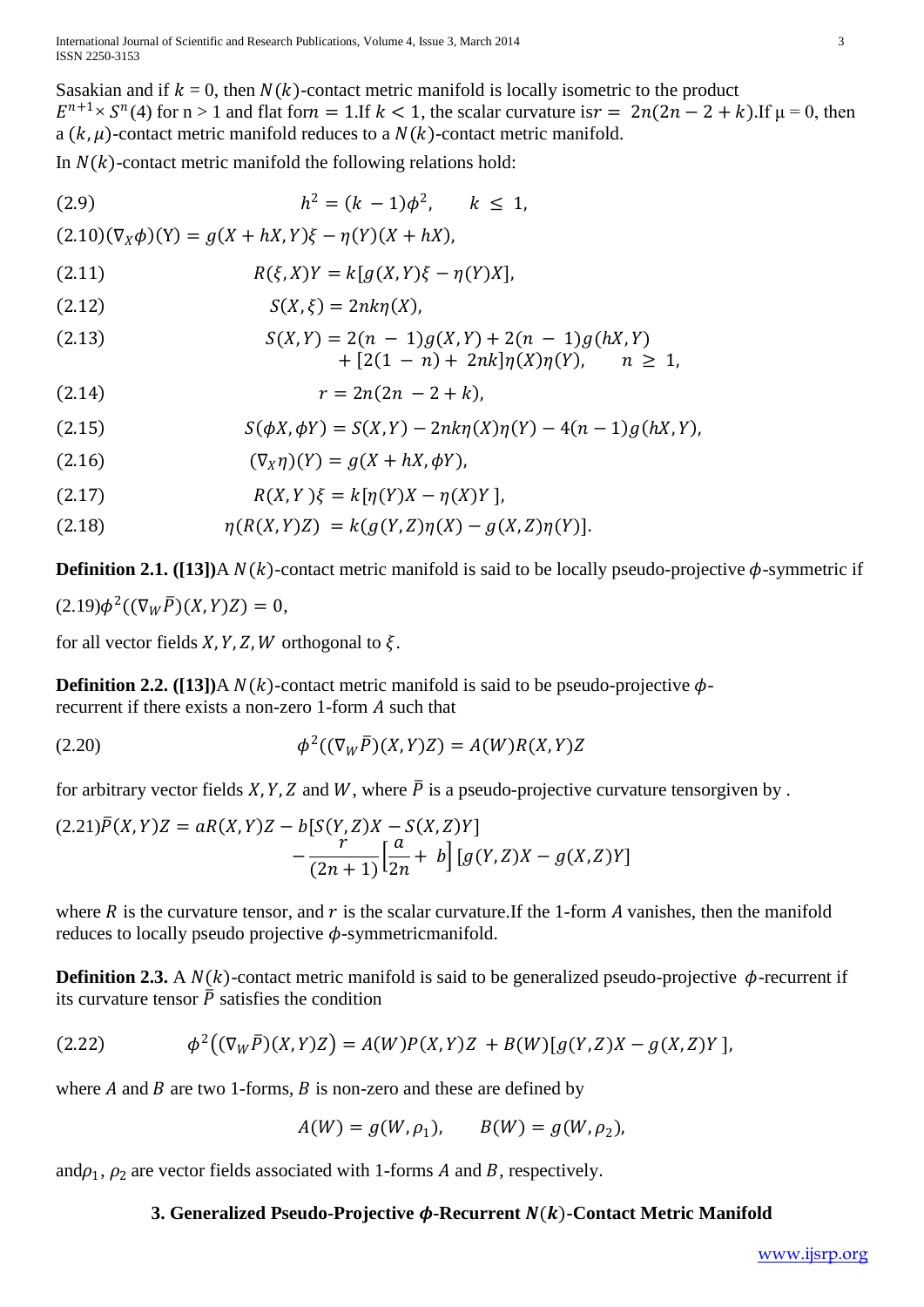International Journal of Scientific and Research Publications, Volume 4, Issue 3, March 2014 4 ISSN 2250-3153

Let us consider a Generalized pseudo-projective  $\phi$ -recurrent  $N(k)$  –contact metric manifold. Then by virtue of  $2.1(a)$  and  $(2.22)$  we have

(3.1) 
$$
-( (\nabla_W \bar{P})(X,Y)Z) + \eta ((\nabla_W \bar{P})(X,Y)Z) \xi = A(W) \bar{P}(X,Y)Z + B(W) [g(Y,Z)X - g(X,Z)Y],
$$

from which it follows that

(3.2) 
$$
-g((\nabla_W \overline{P})(X,Y)Z,U) + \eta((\nabla_W \overline{P})(X,Y)Z)\eta(U) = A(W)g(\overline{P}(X,Y)Z,U) + B(W)[g(Y,Z)g(X,U) - g(X,Z)g(Y,U)].
$$

Let  $\{ei\}$ ,  $i = 1, 2, ..., 2n + 1$  be an orthonormal basis of the tangent space at any point of themanifold. Then putting  $X = U = \{e_i\}$  in (3.2) and taking summation over  $i, 1 \le i \le 2n + 1$ , we get

$$
(3.3)(\nabla_W S)(Y,Z) = A(W)\left[S(Y,Z) - \frac{r}{2n+1}g(Y,Z)\right] + 2nB(W)g(Y,Z).
$$

Replacing Z by  $\xi$  in (3.3) and using (2.12), we have

$$
(3.4)(\nabla_W S)(Y,\xi) = A(W)\eta(Y)\left[2nk - \frac{r}{2n+1}\right] + 2nB(W)\eta(Y).
$$

Now we have,

$$
(\nabla_W S)(Y,\xi) = \nabla_W S(Y,\xi) - S(\nabla_W Y,\xi) - S(Y,\nabla_W \xi).
$$

Using (3.4) and (2.16) in the above relation, it follows that

$$
(3.5)(\nabla_W S)(Y,\xi) = -2nkg(\phi W + \phi hW, \qquad Y) + S(Y, \qquad \phi W + \phi hW).
$$

In view of  $(3.4)$  and  $(3.5)$ , we have

(3.6) 
$$
S(Y, \phi W + \phi hW) = 2nkg(\phi W + \phi hW, Y) + A(W)\eta(Y) \left[2nk - \frac{r}{2n+1}\right] + 2nB(W)\eta(Y).
$$

Replacing Y by  $\phi$ Y in (3.6), and after a brief simplification, we get

$$
S(Y, W) = 2[(n + k - 1) + n(k - 1)(nk + n - 1)]g(Y, W)
$$
  
+ 2[(n - 1)(k - 1) - n(k - 1)(nk + n - 1)]\eta(Y)\eta(W)

or,

$$
(3.7) \tS(Y,W) = ag(Y,W) + b\eta(Y)\eta(W),
$$

Where  $a = 2[(n + k - 1)] + n(k - 1)(nk + n - 1)$ ,

 $b = 2[(n - 1)(k - 1) - n(k - 1)(nk + n - 1)]$  are constants. Therefore we state the following:

**Theorem 3.1**. A Generalized pseudo-projective  $\phi$ -recurrent  $N(k)$ -contact metric manifold isan  $\eta$ -Einstein manifold with constant coefficients.

Now putting  $Y = Z = ei$  in (3.2) and taking summation over i,  $i = 1, 2, ..., 2n + 1$ , we get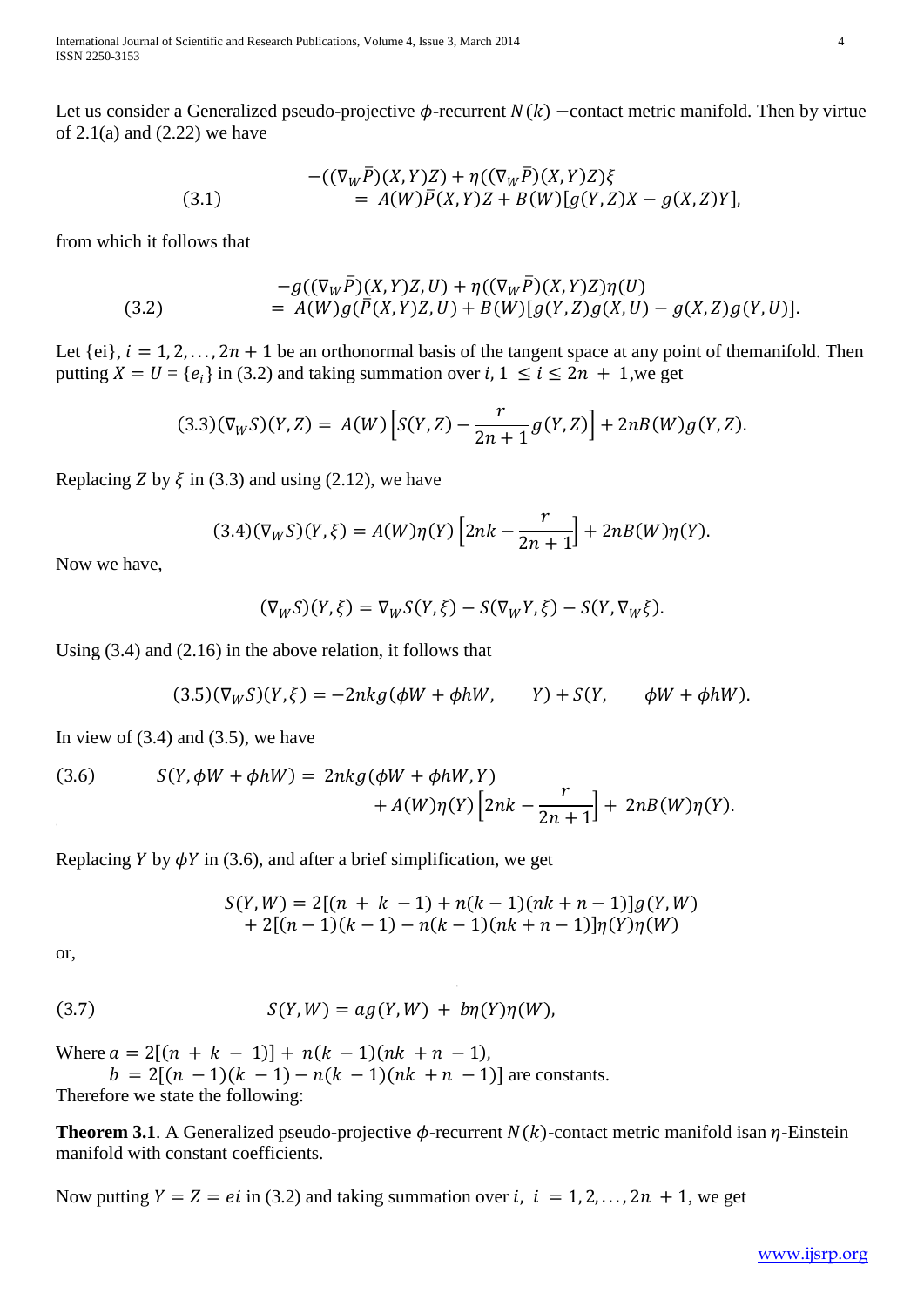International Journal of Scientific and Research Publications, Volume 4, Issue 3, March 2014 5 ISSN 2250-3153

$$
-(a - b)(\nabla_W S)(X, U) - b\nabla_W rg(X, U) + \frac{dr(w)}{2n + 1} \left(\frac{a}{2n} + b\right) [2ng(X, U)]
$$
  
+  $(a - b)(\nabla_W S)(X, \xi)\eta(U) + b\nabla_W r\eta(X)\eta(U) - \frac{dr(W)}{2n + 1} \left(\frac{a}{2n} + b\right) [2n\eta(X)\eta(U)]$   
(3.8) =  $A(W) [(a - b)S(X, U) + brg(X, U)] - \frac{r}{2n + 1} \left(\frac{a}{2n} + b\right) 2ng(X, U)]$   
+  $2nB(W)g(X, U).$ 

Putting  $U = \xi$  in (3.8) we have,

$$
(3.9) A(W) \left[ 2nk(a-b)\eta(X) + br\eta(X) - \frac{r}{2n+1} \left( \frac{a}{2n} + b \right) 2n\eta(X) \right] + 2nB(W)\eta(X) = 0.
$$

Putting  $X = \xi$  in (3.9) we have,

(3.10) 
$$
B(W) = \left[kb - ka - \frac{br}{2n} - \frac{r}{2n(2n+1)}(a + 2nb)\right]A(W).
$$

This leads to the following theorem:

**Theorem 3.2.***In a generalized pseudo-projective*  $\phi$ -recurrent N(k)-contact metric manifold( $M^{2n+1}$ , g), the *1-forms A and B are related as in (3.10)*

Now from (3.1) we have

(3.11)  
\n
$$
(\nabla_W \bar{P})(X,Y)Z = \eta ((\nabla_W \bar{P})(X,Y)Z)\xi
$$
\n
$$
- A(W)\bar{P}(X,Y)Z - B(W)[g(Y,Z)X - g(X,Z)Y].
$$

This implies,

$$
a(\nabla_W R)(X,Y)Z = a\eta ((\nabla_W R)(X,Y)Z)\xi - aA(W)R(X,Y)Z + b[(\nabla_W S)(Y,Z)\eta(X) - (\nabla_W S)(X,Z)\eta(Y)]\xi - b[(\nabla_W S)(Y,Z)X - (\nabla_W S)(X,Z)Y] - bA(W)[S(Y,Z)X - S(X,Z)Y] + \frac{r}{2n+1}[\frac{a}{2n} + b]A(W)[g(Y,Z)X - g(X,Z)Y] - B(W)[g(Y,Z)X - g(X,Z)Y].
$$

From (3.12) and the Bianchi identity we get

$$
aA(W)\eta(R(X,Y)Z) + aA(X)\eta(R(Y,W)Z) + aA(Y)\eta(R(W,X)Z)
$$
  
=  $bA(W)[S(X,Z)\eta(Y) - S(Y,Z)\eta(X)] - \frac{r}{2n+1} \left[\frac{a}{2n} + b\right]A(W)[g(X,Z)\eta(Y) - g(Y,Z)\eta(X)]$   
+ $bA(X)[S(Y,Z)\eta(W) - S(W,Z)\eta(Y)] - \frac{r}{2n+1} \left[\frac{a}{2n} + b\right]A(X)[g(Y,Z)\eta(W) - g(W,Z)\eta(Y)]$   
+ $bA(Y)[S(W,Z)\eta(X) - S(X,Z)\eta(W)] - \frac{r}{2n+1} \left[\frac{a}{2n} + b\right]A(Y)[g(W,Z)\eta(X) - g(X,Z)\eta(W)]$   
+ $B(W)[g(Y,Z)\eta(X) - g(X,Z)\eta(Y)] + B(X)[g(W,Z) - g(Y,Z)\eta(W)]$   
(3.13)  $+ B(Y)[g(X,Z)\eta(W) - g(W,Z)\eta(X)].$ 

By virtue of (2.8), we obtain from (3.13) that

$$
aA(W)[k[g(Y, Z)\eta(X) - g(X, Z)\eta(Y)] + aA(X)[k[g(W, Z)\eta(Y) - g(Y, Z)\eta(W)]+ aA(Y)[k[g(X, Z)\eta(W) - [g(W, Z)\eta(X)]= bA(W)[S(X, Z)\eta(Y) - S(Y, Z)\eta(X)] - \frac{r}{2n+1}\left[\frac{a}{2n} + b\right]A(W)[g(X, Z)\eta(Y) - g(Y, Z)\eta(X)]+ bA(X)[S(Y, Z)\eta(W) - S(W, Z)\eta(Y)] - \frac{r}{2n+1}\left[\frac{a}{2n} + b\right]A(X)[g(Y, Z)\eta(W) - g(W, Z)\eta(Y)]
$$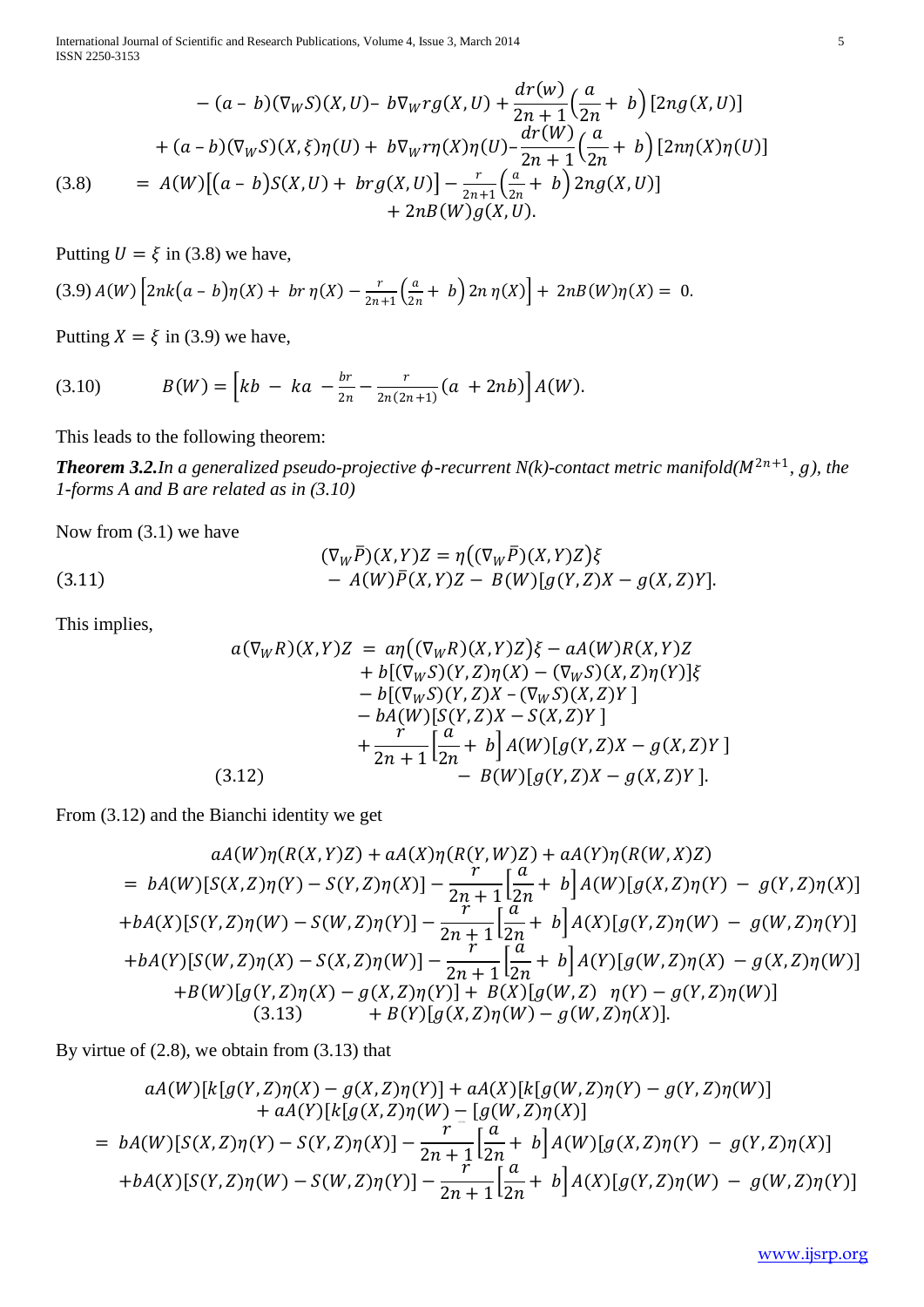International Journal of Scientific and Research Publications, Volume 4, Issue 3, March 2014 6 ISSN 2250-3153

$$
+bA(Y)[S(W,Z)\eta(X)-S(X,Z)\eta(W)]-\frac{r}{2n+1}\Big[\frac{a}{2n}+b\Big]A(Y)[g(W,Z)\eta(X)-g(X,Z)\eta(W)]+B(W)[g(X,Z)\eta(Y)-g(Y,Z)\eta(X)]+B(X)[g(Y,Z)\eta(W)-g(W,Z)\eta(Y)](3.14) +B(Y)[g(W,Z)\eta(X)-g(X,Z)\eta(W)].
$$

Putting  $Y = Z = e_i$  in (3.10)and taking summation over *i*,  $1 \le i \le 2n + 1$ , we get

(3.15)   
\n(a) 
$$
A(W)\eta(X) = A(X)\eta(W)
$$
  
\n(b)  $B(W)\eta(X) = B(X)\eta(W)$ ,

for all vector fields  $X, W$ .

Replacing X by  $\xi$  in (3.11) we get

$$
(a)A(W) = \eta(W)\eta(\rho_1)
$$

(3.16) 
$$
(b)B(W) = \eta(W)\eta(\rho_2),
$$

for any vector field W, where  $A(\xi) = g(\xi, \rho_1) = \eta(\rho_1)$  and  $B(\xi) = g(\xi, \rho_2) = \eta(\rho_2)$ ,  $\rho_1$  and  $\rho_2$  being the vector fields associated to the 1-forms  $A$  and  $B$ .

From  $(3.15)$  and  $(3.16)$ , we can state the following theorem:

*Theorem 3.3. In a generalized pseudo-projective -recurrent N(k)-contact metric manifold,the characteristic field*  $\xi$  *and the vector fields*  $\rho_1$  *and*  $\rho_2$ *associated to the 1-forms A and Brespectively are codirectional and the 1-forms A and B are given by (3.16).*

#### **4. 3-dimensional Generalized Pseudo-Projective**  $\phi$ **-Recurrent**  $N(k)$  **– Contact Metric Manifold**

In a 3-dimensional  $N(k)$  –contact metric Manifold ( $M^3$ , g), we have

(4.1) 
$$
R(X,Y)Z = \left(\frac{r}{2} - 2k\right)[g(Y,Z)X - g(X,Z)Y] + \left(3k - \frac{r}{2}\right)[g(Y,Z)\eta(X)\xi - g(X,Z)\eta(Y)\xi + \eta(Y)\eta(Z)X - \eta(X)\eta(Z)Y].
$$

(4.2) 
$$
S(X,Y) = (\frac{r}{2} - k) g(X,Y) + (3k - \frac{r}{2}) \eta(X)\eta(Y).
$$

Using  $(4.1)$  and  $(4.2)$  in  $(2.21)$ , we get

$$
\bar{P}(X,Y)Z = [(a+b)\left(\frac{r}{2} - 2k\right)][g(Y,Z)X - g(X,Z)Y] + (a+b)\left(3k - \frac{r}{2}\right)[\eta(Y)\eta(Z)X - \eta(X)\eta(Z)Y] + \left(3k - \frac{r}{2}\right)[g(Y,Z)\eta(X)\xi - g(X,Z)\eta(Y)\xi].
$$

Differentiating the equation (4.3) covariantly, we get

$$
(\nabla_{W}\bar{P})(X,Y)Z = \left[\frac{adr(W)}{2} + \frac{bdr(W)}{2} - \frac{dr(W)}{2n+1}\left(\frac{a}{2n} + b\right)\right][g(Y,Z)X - g(X,Z)Y] - \frac{adr(W)}{2}[g(Y,Z)\eta(X)\xi - g(X,Z)\eta(Y)\xi] - \left[\frac{adr(W)}{2} + \frac{bdr(W)}{2}\right][\eta(Y)\eta(Z)X - \eta(X)\eta(Z)Y] + a\left[3k - \frac{r}{2}\right][g(Y,Z)(\nabla_{W}\eta)(X)\xi + g(Y,Z)\eta(X)(\nabla_{W}\xi) - g(X,Z)(\nabla_{W}\eta)(Y)\xi - g(X,Z)\eta(Y)(\nabla_{W}\xi)]
$$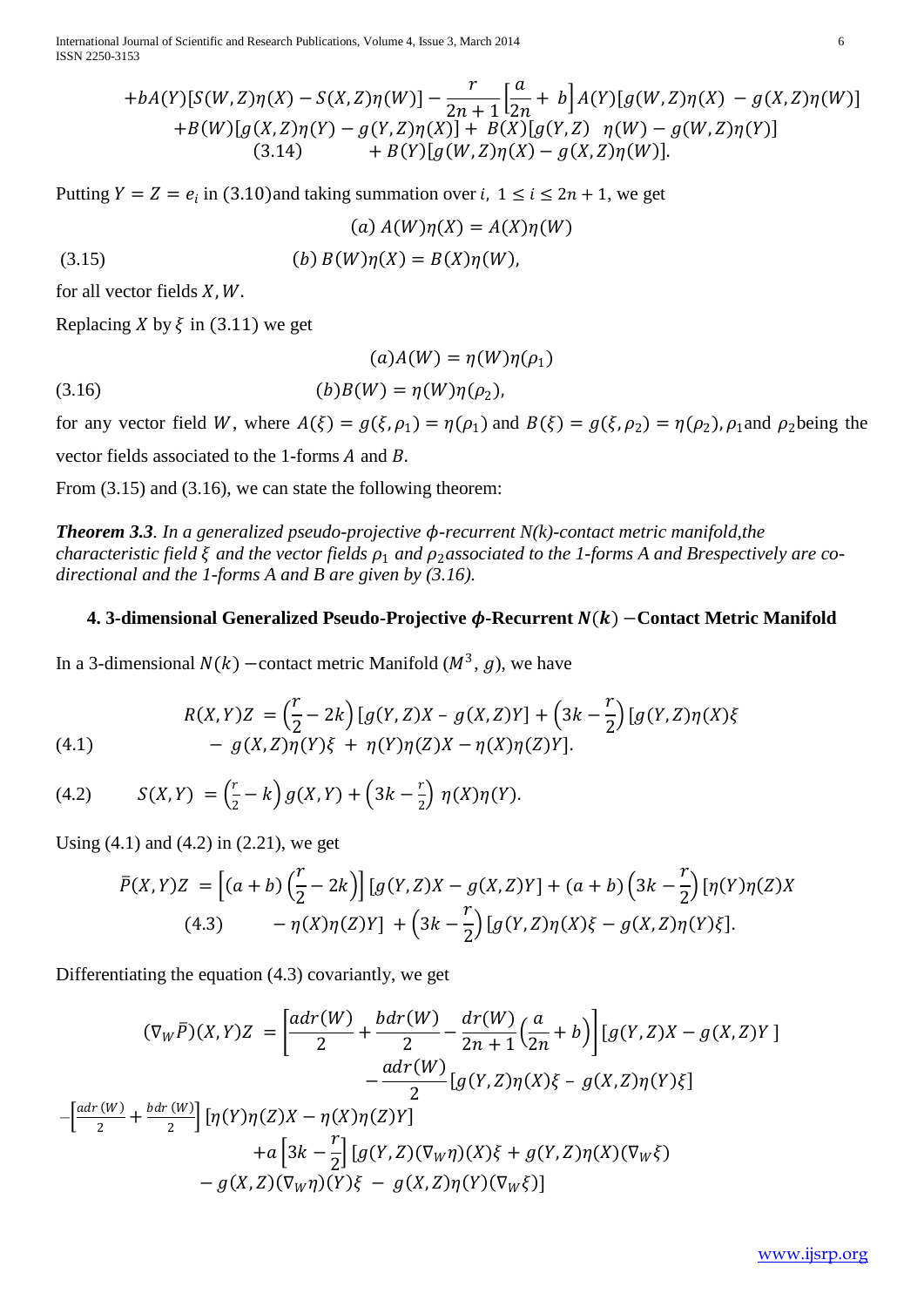International Journal of Scientific and Research Publications, Volume 4, Issue 3, March 2014 7 ISSN 2250-3153

(4.4) 
$$
+ (a + b) \left[3k - \frac{r}{2}\right] \left[ (\nabla_W \eta)(Y) \eta(Z) X + (\nabla_W \eta)(Z) \eta(Y) X - (\nabla_W \eta)(X) \eta(Z) Y - (\nabla_W \eta)(Z) \eta(X) Y \right].
$$

Noting that we may assume that all vector fields  $X, Y, Z, W$  are orthogonal to  $\xi$  and using (2.1), we get

(4.5) 
$$
(\nabla_W \overline{P})(X,Y)Z = dr(W) \left[ \frac{10a}{21} + \frac{5b}{14} \right] [g(Y,Z)X) - g(X,Z)Y]
$$

$$
+ a \left[ 3k - \frac{r}{2} \right] [g(Y,Z)(\nabla_W \eta)(X) - g(X,Z)(\nabla_W \eta)(Y)]\xi.
$$

Applying  $\phi^2$  to the both sides of (4.5) and using (2.1), we get

(4.6) 
$$
\phi^2(\nabla_W \overline{P})(X,Y)Z = dr(W)\left[\frac{10a}{21} + \frac{5b}{14}\right][g(Y,Z)X - g(X,Z)Y].
$$

Using(2.22), the equation (4.6) reduces to,

(4.7) 
$$
A(W)\overline{P}(X,Y)Z + B(W)[g(Y,Z)X - g(X,Z)Y]
$$

$$
= dr(W)\left[\frac{10a}{21} + \frac{5b}{14}\right][g(Y,Z)X - g(X,Z)Y].
$$

Putting  $W = \{ei\}$ , where  $\{ei\}$ ,  $i = 1, 2, 3$ , is an orthonormal basis of the tangent space at anypoint of the manifold and taking summation over  $i, 1 \le i \le 3$ , we obtain

$$
(4.8)\overline{P}(X,Y)Z = \lambda[g(Y,Z)X - g(X,Z)Y],
$$

where  $\lambda = \left[\frac{dr(e_i)}{4\epsilon}\right]$  $\frac{dr(e_i)}{A(e_i)}\bigg(\frac{10a}{21}$  $\frac{10a}{21} + \frac{5b}{14} - \frac{B(e_i)}{A(e_i)}$  $\frac{B(e_i)}{A(e_i)}$  is a scalar, since A and B are non-zero 1-forms. Thenby Schur's theorem  $\lambda$  will be a constant on the manifold. Therefore,  $(M^3, g)$  is of constantcurvature  $\lambda$ . Thus we get the following theorem:

*Theorem 4.4. A 3-dimensional Generalized pseudo-projective -recurrent N(k)-contact metricmanifold is of constant curvature.*

#### References

- [1] D.E.Blair, Contact manifolds in Riemannian geometry, Lecture Notes in Math. Springer 509(1976).
- [2] D.E.Blair, Two remarks on contact metric structures, TohokuMath.J. 29(1977),319-324.
- [3] D.E.Blair, Th.Koufogiorgors, B.J.Papantoniou, Contact metric manifolds satisfying a nullity condition,Israel J.Math. 91(1995), 189-214.
- [4] Bhagwat Prasad, A pseudo projective curvature tensor on aRiemannianmanifolds, Bull.Cal.Math.Soc., 94:3(2002), 163-166.
- [5] U.C.De, N.Guha, On generalized recurrent manifolds, J.National Academy of Math. india, 9(1991), 85-92.
- [6] U.C.De and A.K.Gazion, On  $\phi$ -recurrent  $N(k)$  -contact metric manifolds, Math.J.Okayama Univ.50(2008), 101-112.
- [7] U.C.De, A.A.Shaikh, S.Biswas, On  $\phi$ -recurrent Sasakian Manifolds, Novi Sad J.Math., 33(2003), 13-48.
- [8] K.Kenmotsu, A Class of almost contact Riemannian manifolds, Tohoku Math.J., 24(1972),93-103.
- [9] D.A.Patil, D.G.Prakasha and C.S.Bagewadi, On Generalized  $\phi$ -recurrent Sasakian Manifolds, Bulletin ofMathematical Analysis and Applications. 3(2009), 1821-1291.
- [10] T.Takahashi, Sasakian  $\phi$ -symmetric spaces, Tohoku Math.J. 29,(1977), 91-113.